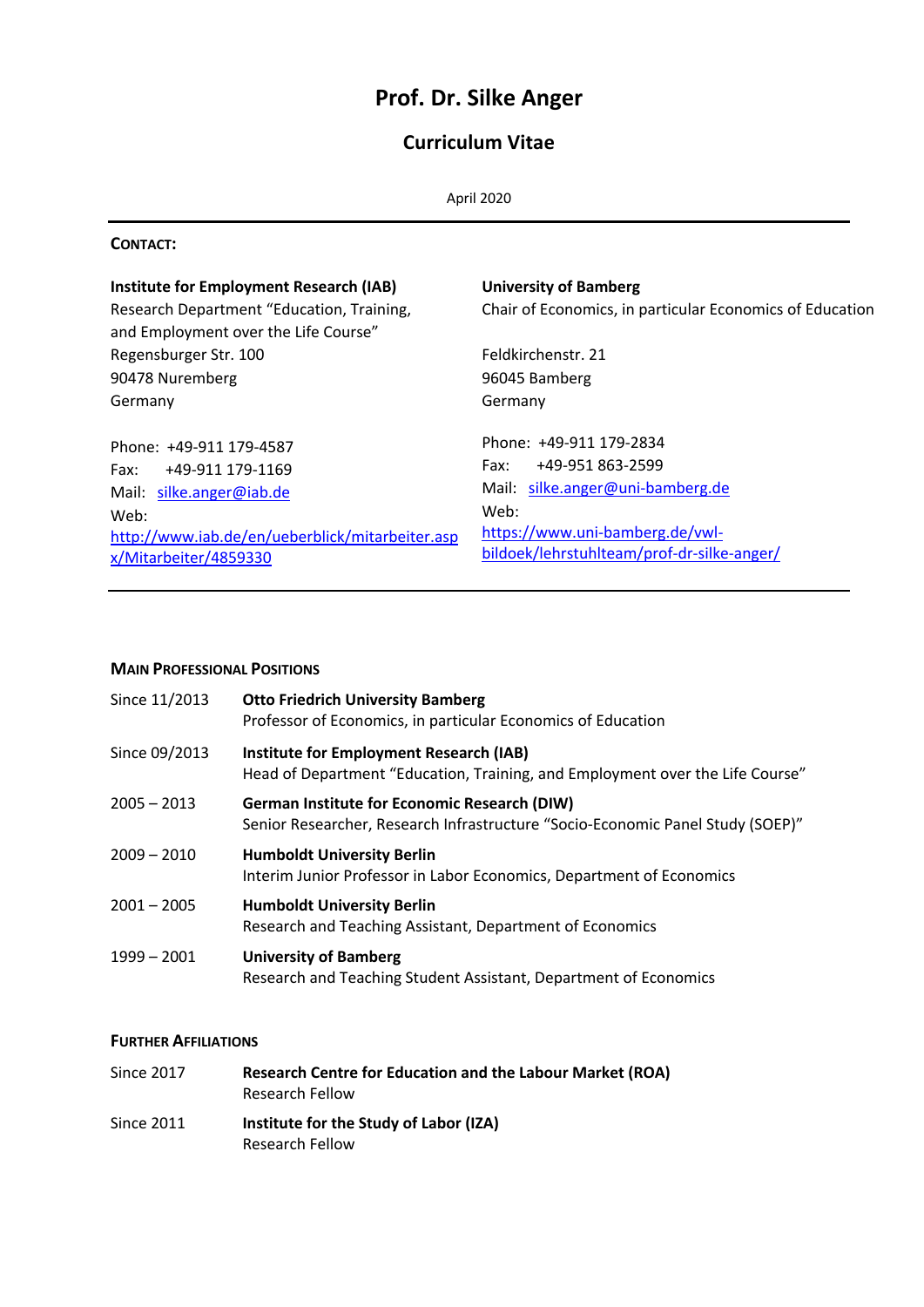#### **EDUCATION**

| $2006 - 2013$ | <b>Humboldt University Berlin</b><br><b>Habilitation in Economics</b><br>Supervisors: Michael C. Burda, Alexandra Spitz-Oener |
|---------------|-------------------------------------------------------------------------------------------------------------------------------|
| $2001 - 2005$ | <b>Humboldt University Berlin</b><br>Ph.D. in Economics (magna cum laude)<br>Supervisors: Michael C. Burda, Robert A. Hart    |
| $1995 - 2001$ | <b>University of Bamberg</b><br>Diploma in Economics (Europäische Wirtschaft) (sehr gut)<br>Supervisor: Johannes Schwarze     |
| 1997 - 1998   | University of South Carolina, Columbia, USA<br><b>Visiting Student</b>                                                        |

#### **RESEARCH STAYS**

| 2010<br><b>London School of Economics</b><br>Centre for Economic Performance (CEP)<br>2008<br>University of Aberdeen/Dundee<br>Scottish Institute for Research in Economics (SIRE)<br>2008<br><b>University of Chicago</b><br>Department of Economics<br>2006<br><b>University of Essex</b><br>Institute for Social and Economic Research (ISER)<br>2005/2006<br><b>University of Stirling, Scotland</b><br>Department of Economics<br>2001<br>Universitat Pompeu Fabra, Barcelona<br>Department of Economics | 2012 – 2013 | University of California, Santa Barbara<br>Broom Center for Demography |
|---------------------------------------------------------------------------------------------------------------------------------------------------------------------------------------------------------------------------------------------------------------------------------------------------------------------------------------------------------------------------------------------------------------------------------------------------------------------------------------------------------------|-------------|------------------------------------------------------------------------|
|                                                                                                                                                                                                                                                                                                                                                                                                                                                                                                               |             |                                                                        |
|                                                                                                                                                                                                                                                                                                                                                                                                                                                                                                               |             |                                                                        |
|                                                                                                                                                                                                                                                                                                                                                                                                                                                                                                               |             |                                                                        |
|                                                                                                                                                                                                                                                                                                                                                                                                                                                                                                               |             |                                                                        |
|                                                                                                                                                                                                                                                                                                                                                                                                                                                                                                               |             |                                                                        |
|                                                                                                                                                                                                                                                                                                                                                                                                                                                                                                               |             |                                                                        |

#### **CURRENT RESEARCH INTERESTS**

Labor Economics, Economics of Education, Applied Microeconometrics

## **SELECTED PUBLICATIONS**

Anger, Silke; Laible, Marie-Christine; Trahms, Annette; Vicari, Basha (2019): Surveying lifelong learning in the German National Educational Panel Study (NEPS), *The Australian Economic Review*, Vol. 52, No. 3, 353-362.

Lechner, Clemens M.; Anger, Silke; Rammstedt, Beatrice (2019): Socioemotional Skills in Education and Beyond – Recent Evidence and Future Research Avenues. In: R. Becker (ed.): Research Handbook on Sociology of Education, Cheltenham: Elgar, 427-453.

Anger, Silke; Camehl G.; Peter, F. (2017): Involuntary Job Loss and Changes in Personality Traits, *Journal of Economic Psychology*, Vol. 60, No. June, 71-91.

Anger, Silke; Schnitzlein, Daniel D. (2017): Cognitive Skills, Non-Cognitive Skills, and Family Background: Evidence from Sibling Correlations, *Journal of Population Economics*, 30 (2), 591-620.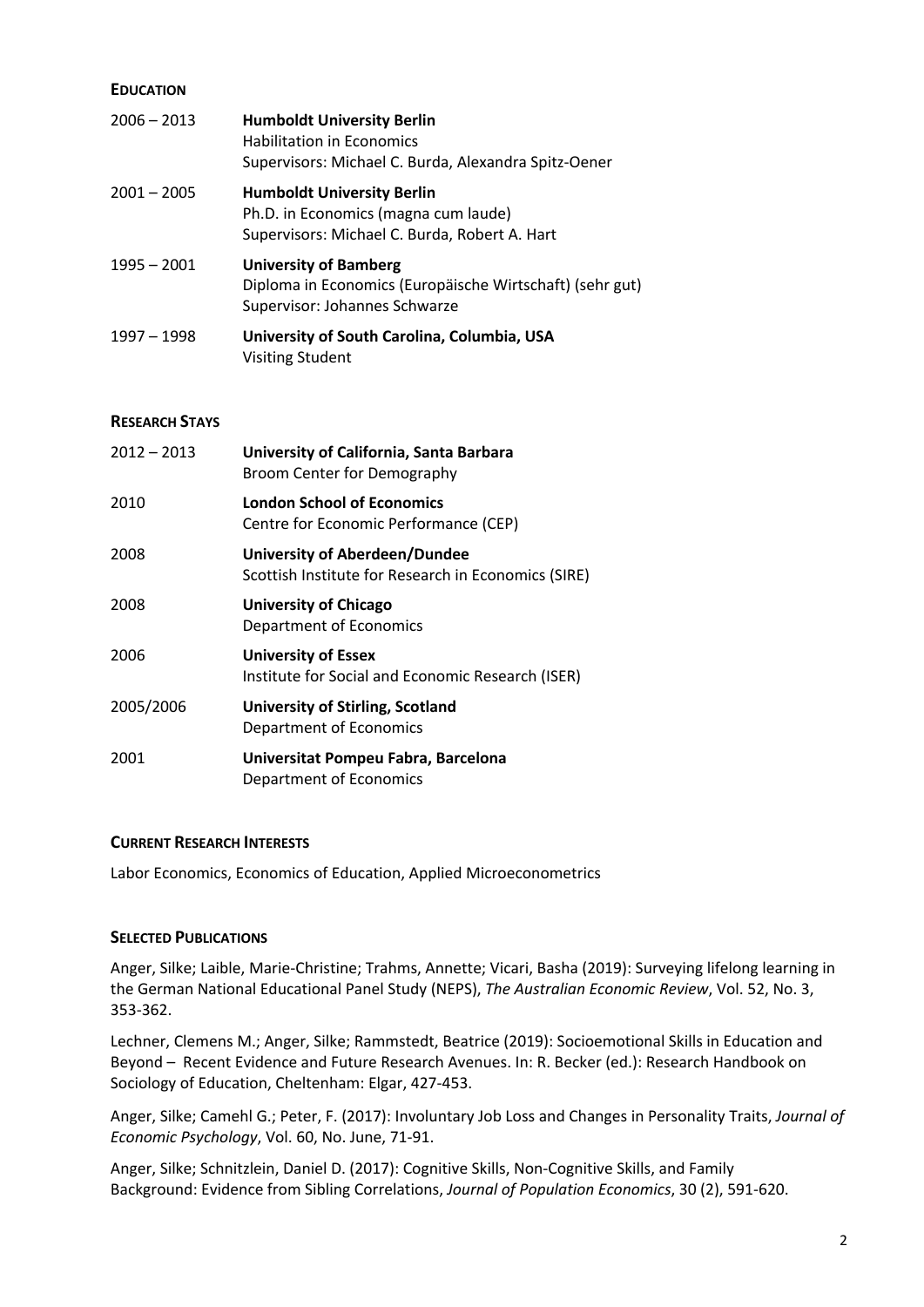Anger, Silke (2012): Intergenerational Transmission of Cognitive and Non-Cognitive Skills; in: Ermisch, John; Jäntti, Markus; Smeeding, Timothy (2012): From Parents to Children: The Intergenerational Transmission of Advantage, Russell Sage Foundation, New York.

Anger, Silke (2011): The Cyclicality of Effective Wages within Employer-Employee Matches in a Rigid Labor Market, *Labour Economics,* 18, 786–797.

Anger, Silke; Kvasnicka, Michael; Siedler, Thomas (2011): One Last Puff? Public Smoking Bans and Smoking Behavior, *Journal of Health Economics*, 30(3), 591-601

Anger, Silke; Heineck, Guido (2010): Do Smart Parents Raise Smart Children? The Intergenerational Transmission of Cognitive Abilities, *Journal of Population Economics*, 23(3), 1105-1132.

Heineck, Guido; Anger, Silke (2010): The Returns to Cognitive Abilities and Personality Traits in Germany, *Labour Economics*, 17 (3), 535–546.

Anger, Silke; Heineck, Guido (2010): Cognitive Abilities and Earnings - First Evidence for Germany, *Applied Economics Letters*, 17(7), 699-702.

Anger, Silke; Kvasnicka, Michael (2010): Does smoking really harm your earnings so much? Biases in current estimates of the smoking wage penalty. *Applied Economics Letters*, Vol. 17, No. 6, S. 561-564.

Lupo, Katie; Anger, Silke (2009): Returns to Human Capital in Germany Post-Unification, *Applied Economics Quarterly*, 55 (60), 83-110.

## **SELECTED WORKING PAPERS AND WORK IN PROGRESS**

Anger, Silke; Bassetto, Jacopo; Sandner, Malte (2020): Human capital transferability and migrants' labor market integration – Evidence from a new recognition framework in Germany. Paper presented at the Annual Conference of the European Association of Labour Economics, Uppsala.

Anger, Silke; Heß, Pascal; Kunschk, Max (2020): The impact of minimum wages on teenagers' educational expectations. Paper presented at the Annual Conference of the European Association of Labour Economics, Uppsala.

Anger, Silke (2018): The Cyclicality of Wage Components in a Rigid Labor Market – Are Real Wages Flexible After All? Paper presented at the Annual Conference of the European Association of Labour Economics, Lyon.

Dahmann, Sarah C.; Anger, Silke (2018): Cross-fertilizing gains or crowding out? Schooling intensity and noncognitive skills. (HCEO Working Papers, 2018-065), Chicago.

Anger, Silke, Buscha, Franz; Dickson, Matt; Janssen, Simon (2016): Life-Time Effects of the German Food Crisis: Earnings, Employment, and Retirement. Paper presented at the Annual Congress of the Verein für Socialpolitik.

Anger, Silke; Heineck, Guido (2014): The Labour Market Consequences of Enforcing Right-Handedness: More Sinister Results. Paper presented at the Annual Conference of the European Society of Population Economics, Braga.

#### **SELECTED PUBLICATIONS IN GERMAN LANGUAGE AND POLICY REPORTS**

Anger, Silke; Bernhard, Sarah; Dietrich, Hans; Lerche, Adrian; Patzina, Alexander; Sandner, Malte; Toussaint, Carina (2020): Schulschließungen wegen Corona: Regelmäßiger Kontakt zur Schule kann die schulischen Aktivitäten der Jugendlichen erhöhen. IAB-Forum.

Anger, Silke; Bassetto, Jacopo; Sandner, Malte (2018): Anerkennung ausländischer Abschlüsse: Bürokratieabbau und bessere Information könnten die Antragsquote erhöhen. IAB-Forum.

Anger, Silke; Thomsen, Stephan (2018): Die Schulzeitverkürzung am Gymnasium – Fakten und Ergebnisse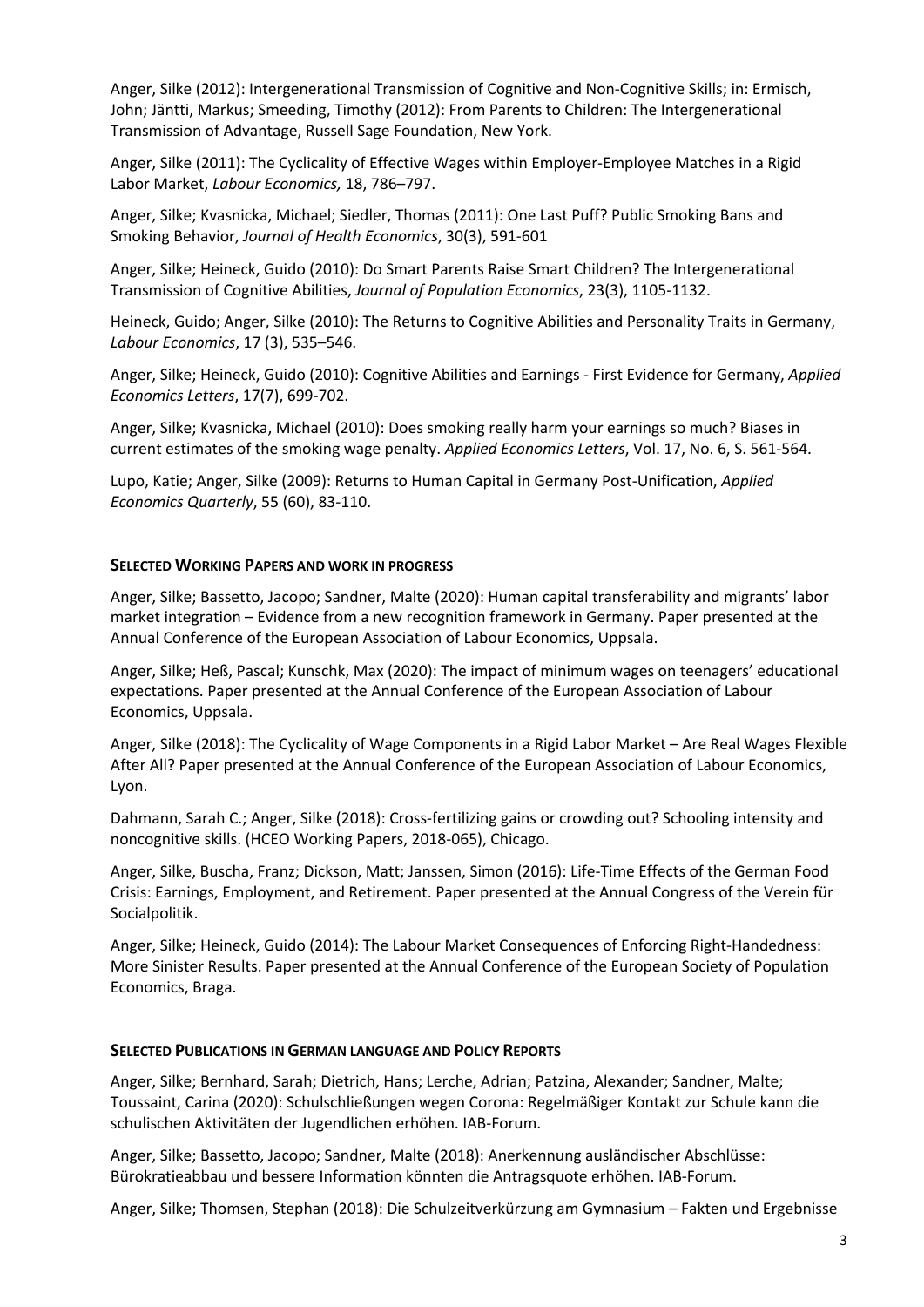im Spiegel politischer Entscheidungen. In: Journal für LehrerInnenbildung, 2, 37-44.

Anger, Silke; Trahms, Annette; Westermeier, Christian (2018): Erwerbstätigkeit nach dem Übergang in Altersrente: Soziale Motive überwiegen, aber auch Geld ist wichtig. IAB-Kurzbericht, 24/2018.

Thomsen, Stephan L.; Anger, Silke (2018): Die Notwendigkeit ökonomischer Politikberatung für eine evidenzbasierte Bildungspolitik – Verkürzung und Verlängerung der Schulzeit am Gymnasium. Perspektiven der Wirtschaftspolitik, 19 (3), 167-184.

Anger, Silke; Trahms, Annette; Westermeier, Christian (2018): Erwerbsarbeit nach Renteneintritt. In: Journal of Economic Policy (Wirtschaftsdienst), 98 (12), 904-906.

Anger, Silke; Patzina, Alexander (2017): Entwicklung des Bildungsniveaus. In: J. Möller & U. Walwei (Hrsg.), Arbeitsmarkt kompakt. Analysen, Daten, Fakten, (IAB-Bibliothek, 363), Bielefeld: Bertelsmann, 92- 93.

Anger, Silke; Laible, Marie-Christine; Müller, Gerrit (2017): Die Bedeutung von Persönlichkeitseigenschaften für den individuellen Arbeitsmarkterfolg. In: J. Möller & U. Walwei (Hrsg.), Arbeitsmarkt kompakt. Analysen, Daten, Fakten, (IAB-Bibliothek, 363), Bielefeld: Bertelsmann, 104-105.

Anger, Silke; Leber, Ute; Rodrigues, Margarida (2016): Absolventen allgemeinbildender und beruflicher Bildungsgänge in Europa: Der Start ins Berufsleben ist in einigen Ländern besonders schwierig. IAB-Kurzbericht, 11/2016.

Spieß, C. Katharina; Zambre, Vaishali; Anger, Christina; Plünnecke, Axel; Anger, Silke; Kruppe, Thomas; Pfeiffer, Friedhelm; Schömann, Klaus (2016): Bildungsinvestitionen - wirksames Heilmittel gegen soziale Ungleichheit? – Zeitgespräch. Wirtschaftsdienst, 96 (7), 455-473.

Anger, Silke (2012): Die Weitergabe von Persönlichkeitseigenschaften und intellektuellen Fähigkeiten von Eltern an ihre Kinder. DIW-Wochenbericht, 79(29), 3-12.

Anger, Silke; Kottwitz, Anita (2009): Mehr Hausarbeit, weniger Verdienst. DIW-Wochenbericht, 76(6), 102- 111.

Anger, Silke (2006): Zur Vergütung von Überstunden in Deutschland \* unbezahlte Mehrarbeit auf dem Vormarsch. In: DIW-Wochenbericht, 73 (15/16), 189-196.

## **RESEARCH GRANTS AND FUNDED PROJECTS**

| Marie Skłodowska-Curie Action "Global Mobility of Employees (GLOMO)"<br>European Commission H2020 research and innovation programme, co-investigator                                                |
|-----------------------------------------------------------------------------------------------------------------------------------------------------------------------------------------------------|
| Employment-Related Further Training in a Dynamic Labor Market: The Role of<br><b>Business Cycles and Technological Change</b><br>German Research Foundation (DFG), principal investigator           |
| Kooperative längsschnittliche Weiterverfolgung der PIAAC-Studie in Deutschland<br>Federal Ministry of Education and Research (BMBF), co-investigator                                                |
| Persönlichkeitseigenschaften und Lebenslanges Lernen<br>Bertelsmann Foundation, principal investigator                                                                                              |
| Personality and Educational Inequality in Germany and the United States<br>Fritz Thyssen Foundation, principal investigator                                                                         |
| Cross-National Research on the Intergenerational Transmission of Advantage<br>Russel Sage Foundation, co-investigator                                                                               |
| Soziale Lage und soziale Herkunft von Personen ohne oder mit niedrigen Bildungs-<br>und Berufsabschlüssen<br>Institute for Educational Research and Educational Information (DIPF), co-investigator |
|                                                                                                                                                                                                     |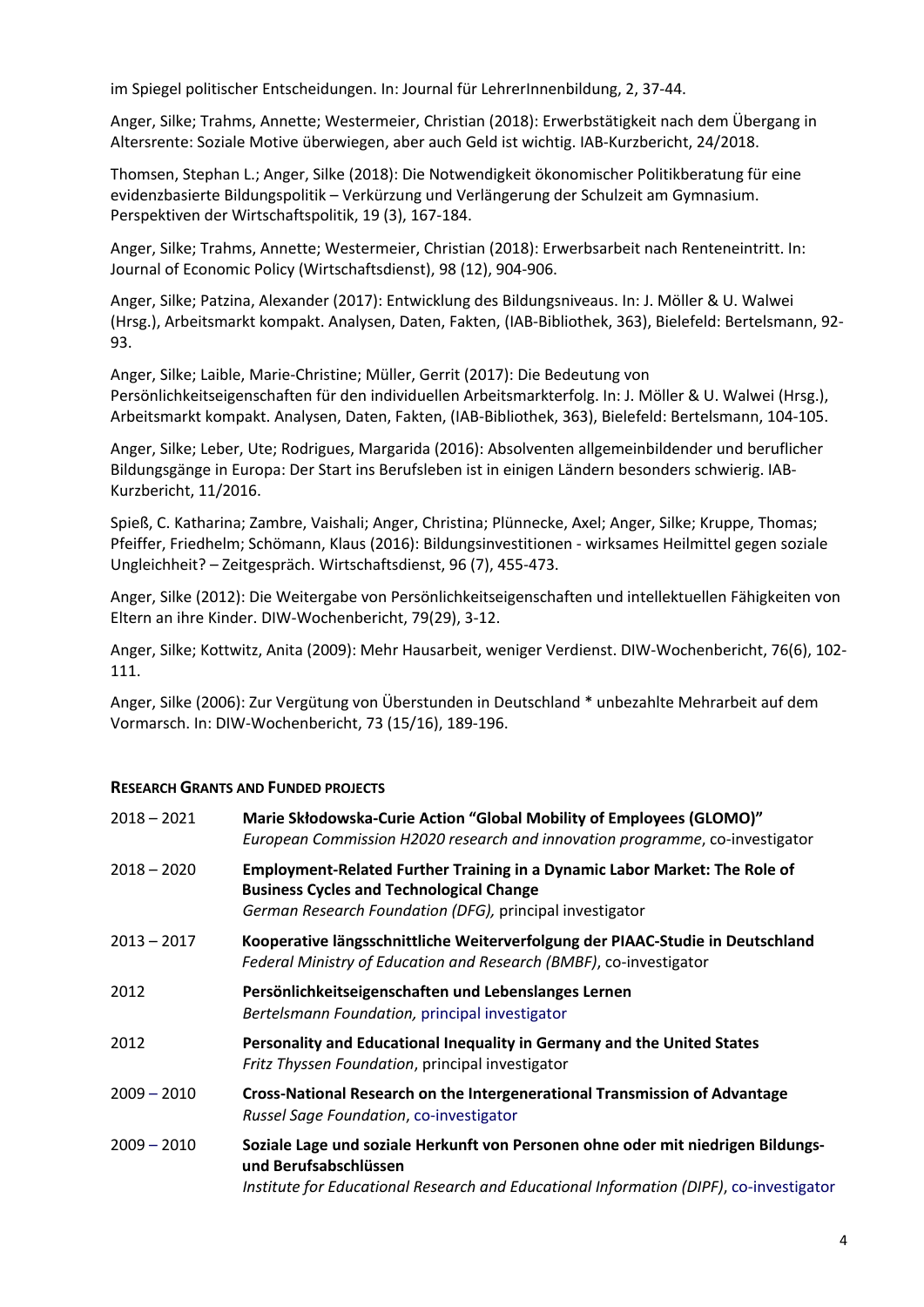## 2003 – 2005 **Wandel und Zyklus auf dem Arbeitsmarkt**  *German Research Foundation (DFG),* co-investigator

## **MEMBERSHIPS IN ADVISORY BOARDS AND NETWORKS**

| $2020$ – present | Scientific Advisory Board Member of the German Centre for Higher Education<br>Research and Science Studies (DZHW)                                                  |
|------------------|--------------------------------------------------------------------------------------------------------------------------------------------------------------------|
| $2018$ – present | Scientific Head of the sub-study "Adult Education and Lifelong Learning" of the<br>German National Educational Panel Study (NEPS)" (joint with Jutta Allmendinger) |
| $2017$ – present | Advisory Board Member of the Federal Government Report on the Promotion of<br>Young Researchers (BuWiN)                                                            |
| $2017 - present$ | Advisory Board Member of the Master programs in Economics, Labor Market and<br>Human Resources, and Socioeconomics at the University of Nuremberg                  |
| $2013 - 2018$    | Advisory Board Member of the Danish National Centre for Social Research (SFI)                                                                                      |

## **FURTHER PROFESSIONAL ACTIVITIES**

- 2014 present **Project Reviewer** for the European Research Council (ERC), German Research Foundation (DFG), National Science Foundation (NSF), Nuffield Foundation
- 2008 present **Conference Reviewer** for the Annual Conference of the European Society of Population Economics, Annual Congress of the Verein für Socialpolitik, Forum "Higher Education and the Labour Market", IAB-ECSR Interdisciplinary Conference on Refugee Migration and Integration Revisited, International Socio-Economic Panel User Conference, Lisbon Research Workshop on Economics, Statistics and Econometrics of Education, RWI Research Network Conference on the "Economics of Education"
- 2002 present **Journal Reviewer** for American Economic Journal: Applied Economics, Applied Economics, B.E. Journal of Economic Analysis & Policy, Economics and Human Biology, Economics Letters, Economics of Education Review, European Economic Review, Frontiers in Psychology, German Economic Review, Health Economics, IZA Journal of Labor Policy, Journal of Applied Social Science Studies, Journal of Economic Behavior and Organization, Journal of Economic Inequality, Journal of Economic Psychology, Journal of Health Economics, Journal of Human Resources, Journal of Labour Market Research, Journal of Population Economics, Journal of Public Economics, Labour Economics, Labour: Review of Labour Economics and Industrial Relations, Oxford Bulletin of Economics and Statistics, Quarterly Journal of Economic Research, Scandinavian Journal of Economics, Scottish Journal of Political Economy, The Manchester School
- 2017 **Organizer** of the Workshop "Auswirkungen der G8-Schulreform: Eine interdisziplinäre Perspektive", Berlin (joint with Jan Marcus)
- 2004 2013 **Organizer** of the Leibniz Seminar and of lecture series for the Berlin Network of Labor Market Research (BeNA) (joint with Michael Kvasnicka and Ronald Bachmann)
- 2008 **Co-organizer** of the 8th International Socio-Economic Panel User Conference (SOEP2008), Berlin (joint with Olaf Groh-Samberg)

## **TEACHING**

2015 – present **Economics of Education**  Lecture at Bachelor level, University of Bamberg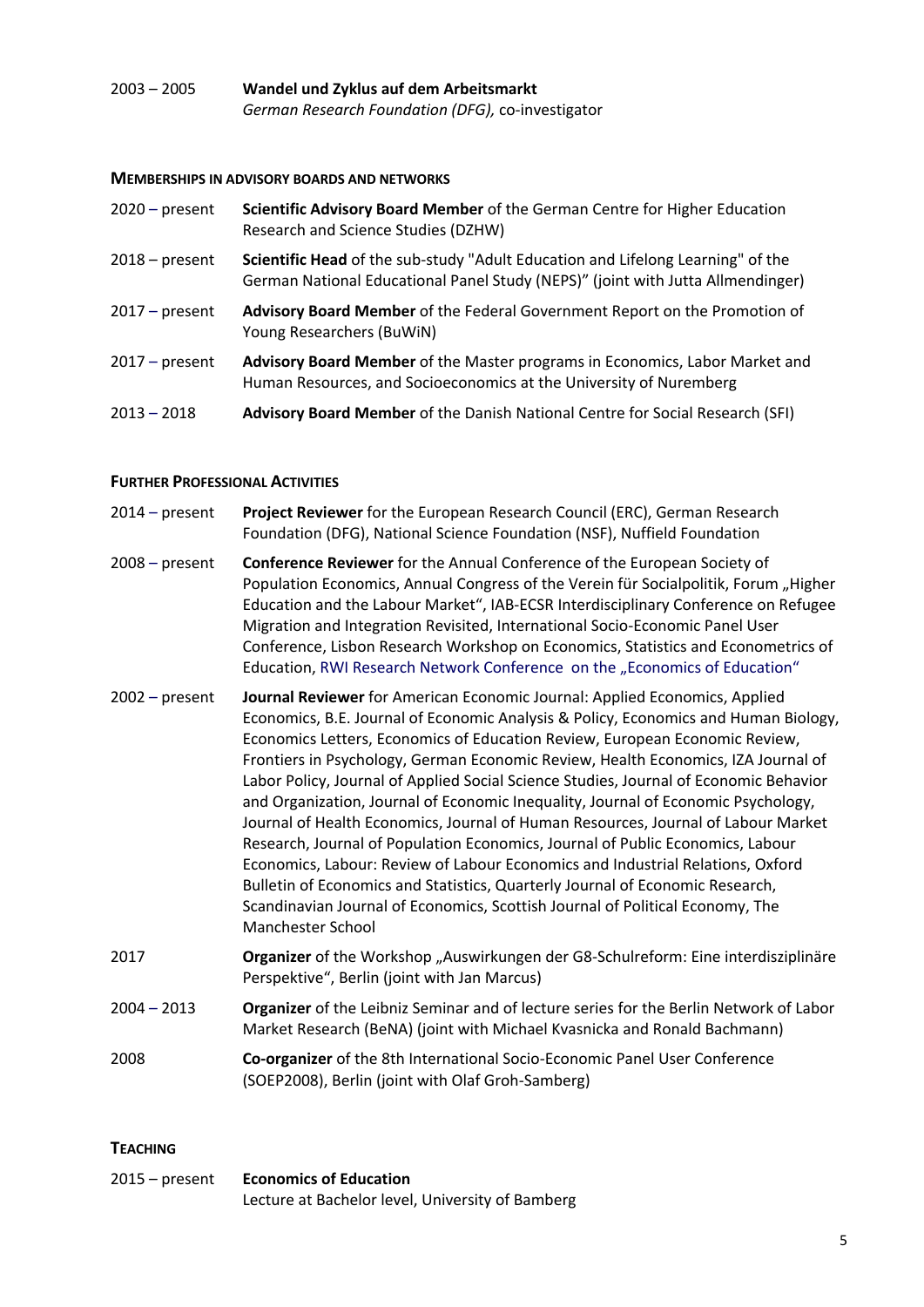| $2014$ – present | <b>Economics of Education and Labor Markets</b><br>Seminar at Bachelor level, University of Bamberg                                                                                                                                                                           |
|------------------|-------------------------------------------------------------------------------------------------------------------------------------------------------------------------------------------------------------------------------------------------------------------------------|
| 2013/14          | <b>Economic Policy in Europe</b><br>Seminar at Bachelor level, University of Bamberg                                                                                                                                                                                          |
| $2005 - 2013$    | Introduction to the German Socio-Economic Panel Study (SOEP)<br>Tutorial at Bachelor/Master/Ph.D. level, various places (DIW Berlin, University of<br>Bamberg, University of Basel, University of California Santa Barbara, University of<br>Chicago, University of Tübingen) |
| 2009/10          | <b>Empirical Labor Economics</b><br>Lecture, Tutorial, and Seminar at Master/Ph.D. level, Humboldt University Berlin                                                                                                                                                          |
| 2007/08          | <b>Empirical Social Policy</b><br>Seminar at Master level, Humboldt University Berlin                                                                                                                                                                                         |
| $2003 - 2005$    | <b>Labor Economics</b><br>Tutorial at Master level, Humboldt University Berlin                                                                                                                                                                                                |
| $2002 - 2005$    | <b>Macroeconomics</b><br>Tutorial at Bachelor level, Humboldt University Berlin                                                                                                                                                                                               |
| $2000 - 2001$    | <b>Microeconomics</b><br>Tutorial at Bachelor level, Humboldt University Berlin                                                                                                                                                                                               |

## **DOCTORAL STUDENTS (FIRST OR SECOND EXAMINER)**

- present Jacopo Bassetto (since 2018, University of Trento and University of Bamberg), Ipek Yükselen (since 2018, University of Bamberg), Pascal Heß (since 2018, University of Maastricht), Matthias Collischon (since 2017, Friedrich-Alexander University Erlangen-Nuremberg), Huy LeQuang (since 2016, University of Bamberg)
- 2010 2020 Dominique Sulzmaier (2020, Friedrich-Alexander University Erlangen-Nuremberg), Aline Zucco (2020, Free University Berlin), Johanna Quis (2019, University of Bamberg), Oliver Wölfel (2019, University of Bamberg), Malte Preuß (2019, Free University Berlin), Sarah Dahmann (2016, Free University Berlin), Stefanie Herber (2016, University of Bamberg), Adrian Hille (2016, Free University Berlin), Doreen Triebe (2015, Technical University Berlin)

## **AWARDS, FELLOWSHIPS AND TRAVEL GRANTS**

| Member of the standing field committee "Economics of Education" of the Verein für<br>Socialpolitik          |
|-------------------------------------------------------------------------------------------------------------|
| RWI Prize for the best Publication (joint with Michael Kvasnicka and Thomas<br>Siedler)                     |
| Mentoring-Program of the Leibniz Association                                                                |
| Cairncross Prize of the Scottish Economic Society                                                           |
| Scholarships of the Verein für Socialpolitik                                                                |
| Travel grants of the Society for Economics and Management at Humboldt University<br><b>Berlin</b>           |
| BAK Prize for Empirical Economic Research for the Best Diploma Thesis (BAK<br>Konjunkturforschung Basel AG) |
|                                                                                                             |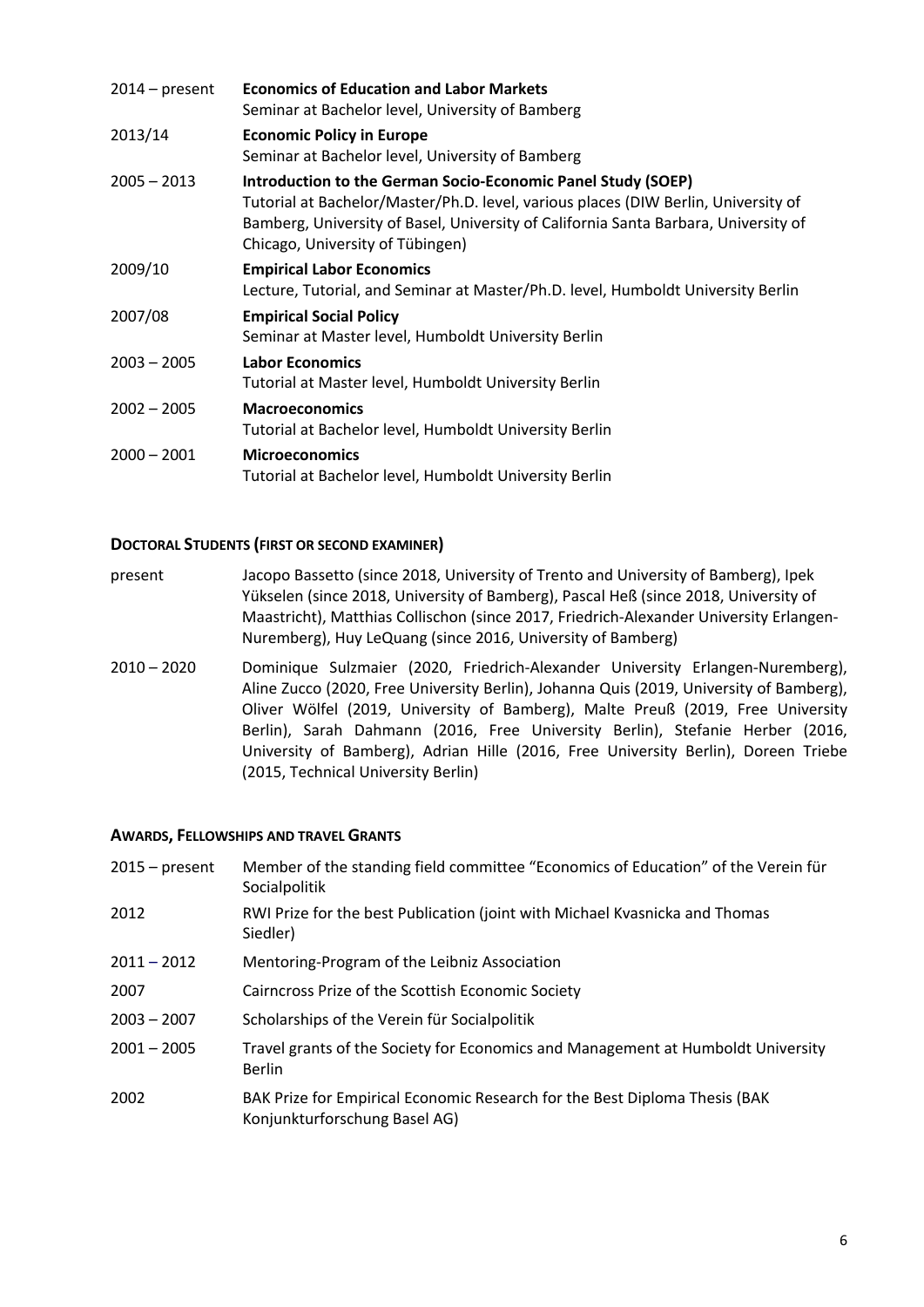## **PRESENTATIONS AT CONFERENCES AND WORKSHOPS**

| 2020 | World Conference of the Society of Labor Economists SOLE/EALE/AASLE, Berlin<br>(accepted)<br>Annual Conference of the European Society of Population Economics, Barcelona<br>(accepted)                                                                                                                                                                                                                            |
|------|--------------------------------------------------------------------------------------------------------------------------------------------------------------------------------------------------------------------------------------------------------------------------------------------------------------------------------------------------------------------------------------------------------------------|
| 2019 | CReAM/RWI Workshop on the Economics of Migration, Essen<br>Annual Congress of the Verein für Socialpolitik, Leipzig<br>Annual Congress of the Leibniz Education Research Network, Nuremberg                                                                                                                                                                                                                        |
| 2018 | Annual Conference of the European Association of Labour Economists, Lyon<br>International Socio-Economic Panel User Conference, Berlin<br>Conference on the Evaluation of Minimum Wages, Berlin<br>Annual Conference of the European Society of Population Economics, Antwerp                                                                                                                                      |
| 2017 | Annual Conference of the European Association of Labour Economists, St. Gallen<br>Joint brig/IZA Workshop: Recent Developments in the Economics of Socio-emotional<br>Skills, Bonn<br>Annual Conference of the Scottish Economic Society, Perth<br>Research Workshop on Economics, Statistics and Econometrics of Education, Lisbon                                                                                |
| 2016 | Annual Conference of the European Association of Labour Economists, Ghent<br>Annual Congress of the Verein für Socialpolitik, Augsburg<br>Annual Conference of the Scottish Economic Society, Perth                                                                                                                                                                                                                |
| 2015 | Annual Congress of the Verein für Socialpolitik, Münster<br>"Health. Skills. Education" - Essen Health Conference, Essen                                                                                                                                                                                                                                                                                           |
| 2014 | Annual Conference of the European Society of Population Economics, Braga<br>Rethinking Barker - Conference on New Economic Perspectives on Early Life Factors<br>Shaping Later Life Outcomes, Essen                                                                                                                                                                                                                |
| 2013 | Annual Conference of the European Association of Labour Economists, Turin<br>Annual Congress of the Verein für Socialpolitik, Düsseldorf<br>International Workshop on Applied Economics of Education, Catanzaro<br>Annual Conference of the Society of Labor Economists, Boston<br>Annual Conference of the Scottish Economic Society, Perth<br>Workshop on Education, Skills, and Preferences, University of Bath |
| 2012 | Annual Conference of the European Association of Labour Economists, Bonn<br>Annual Congress of the Verein für Socialpolitik, Göttingen<br>Annual Conference of the European Society of Population Economics, Bern<br>International Workshop on Applied Economics of Education, Catanzaro<br>IZA/SOLE Transatlantic Meeting of Labor Economists, Buch am Ammersee                                                   |
| 2011 | Annual Conference of the European Economic Association, Oslo<br>Annual Conference of the Society of Labor Economists, Vancouver<br>Annual Conference of the Scottish Economic Society, Perth<br>Annual Conference of the American Economic Association, Denver                                                                                                                                                     |
| 2010 | Conference of the Research Network "Noncognitive Skills: Acquisition and Economic<br>Consequences", London<br>World Conference of the Society of Labor Economists SOLE/EALE, London<br>Conference of the Research Network "Cross-national Research on the Intergenerational<br>Transmission of Advantage", New York and London                                                                                     |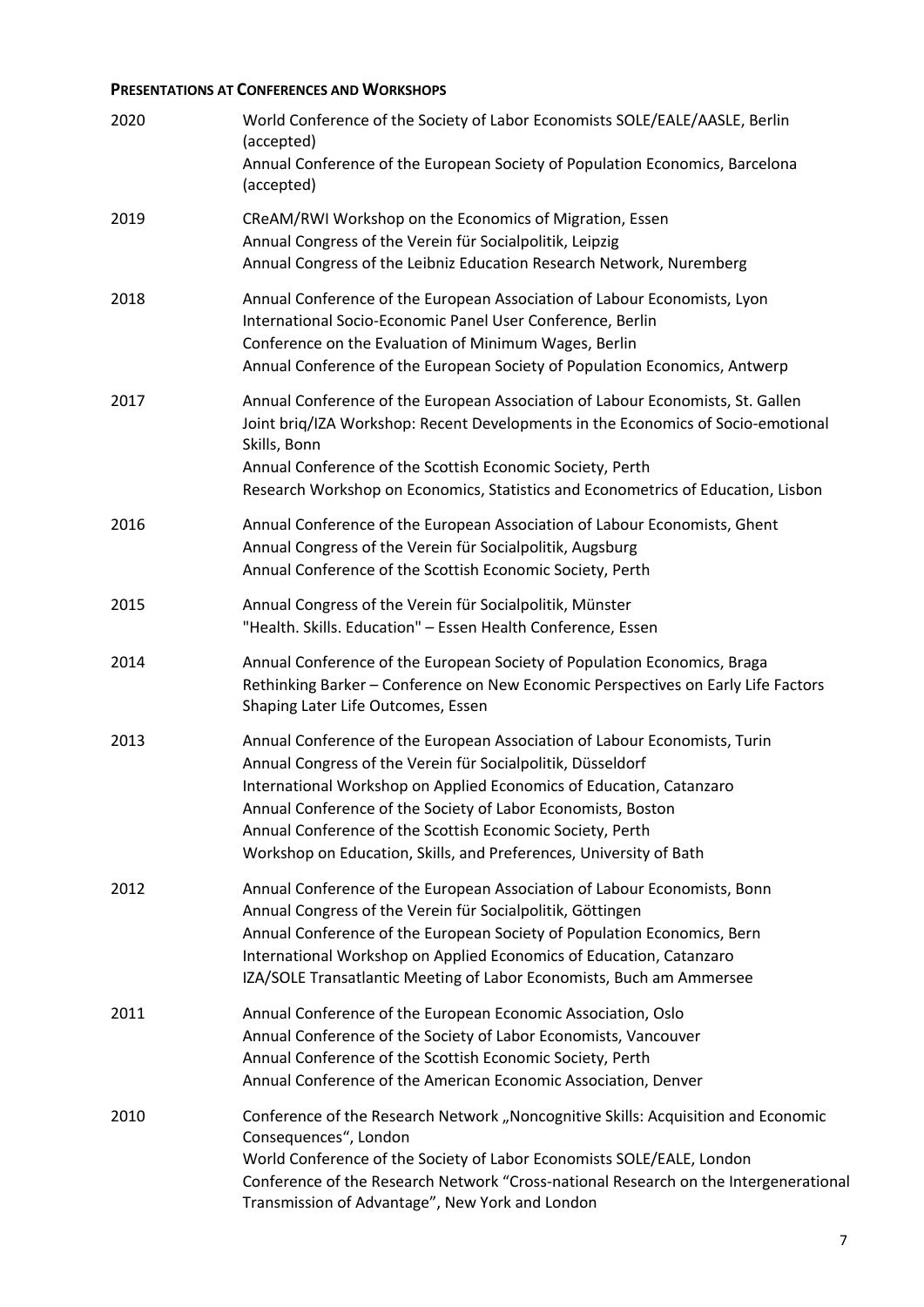|                      | Annual Conference of the American Economic Association, Atlanta                                                                                                                                                                                                                                                                                                                                                                                                                            |
|----------------------|--------------------------------------------------------------------------------------------------------------------------------------------------------------------------------------------------------------------------------------------------------------------------------------------------------------------------------------------------------------------------------------------------------------------------------------------------------------------------------------------|
| 2009                 | Annual Congress of the Verein für Socialpolitik, Magdeburg<br>Annual Conference of the European Economic Association, Barcelona<br>Annual Conference of the Scottish Economic Society, Perth<br>Annual Conference of the Society of the German Economic Research Institutes, Berlin<br>Conference of the Research Network "Noncognitive Skills: Acquisition and Economic<br>Consequences", Konstanz                                                                                        |
| 2008                 | Annual Congress of the Verein für Socialpolitik, Graz<br>Inaugural Conference of the Research Network "Noncognitive Skills: Acquisition and<br>Economic Consequences", Mannheim<br>Annual Conference of the Scottish Economic Society, Perth<br>Spring Meeting of Young Economists, Lille                                                                                                                                                                                                  |
| 2007                 | Annual Conference of the European Association of Labour Economists, Oslo<br>Spring Meeting of Young Economists, Hamburg<br>Annual Conference of the Scottish Economic Society, Perth<br>Annual Conference of the American Economic Association, Chicago                                                                                                                                                                                                                                    |
| 2006                 | ECB/CEPR Labour Market Workshop "Wage and Labour Cost Dynamics", Frankfurt<br>Annual Conference of the European Association of Labour Economists, Prague<br>Annual Conference of the European Economic Association, Vienna<br>Annual Conference of the Scottish Economic Society, Perth<br>Colloquium on Personnel Economics, Zurich                                                                                                                                                       |
| 2005                 | World Conference of the Society of Labor Economists SOLE/EALE, San Francisco<br>Colloquium on Personnel Economics, Konstanz<br>Annual Conference of the American Economic Association, Philadelphia                                                                                                                                                                                                                                                                                        |
| 2004                 | First International GSOEP Young Scholars Symposium, Delmenhorst<br>Annual Congress of the Verein für Socialpolitik, Dresden<br>Annual Conference of the European Association of Labour Economists, Lisbon<br>Deutschland Regional, Sozialwissenschaftliche Daten im Forschungsverbund, Berlin<br>International German Socio-Economic Panel User Conference, Berlin<br>Annual Conference of the European Society of Population Economics, Bergen<br>Colloquium on Personnel Economics, Bonn |
| 2003                 | Annual Conference of the European Association of Labour Economists, Seville<br>Annual Conference of the European Economic Association, Stockholm<br>IZA European Summer School in Labor Economics, Buch am Ammersee                                                                                                                                                                                                                                                                        |
| <b>INVITED TALKS</b> |                                                                                                                                                                                                                                                                                                                                                                                                                                                                                            |
| 2019                 | University of Kassel, Department of Economics                                                                                                                                                                                                                                                                                                                                                                                                                                              |
| 2018                 | University of Hamburg, Department of Socio-Economics<br>University of Hannover, Department of Economics<br>University of Darmstadt, Department of Economics                                                                                                                                                                                                                                                                                                                                |
| 2017                 | RWI-Leibniz-Institut für Wirtschaftsforschung, Essen<br>Maastricht University, School of Business and Economics                                                                                                                                                                                                                                                                                                                                                                            |
| 2015                 | Field committee "Economics of Education" of the Verein für Socialpolitik                                                                                                                                                                                                                                                                                                                                                                                                                   |
| 2014                 | University of Konstanz, Department of Economics                                                                                                                                                                                                                                                                                                                                                                                                                                            |